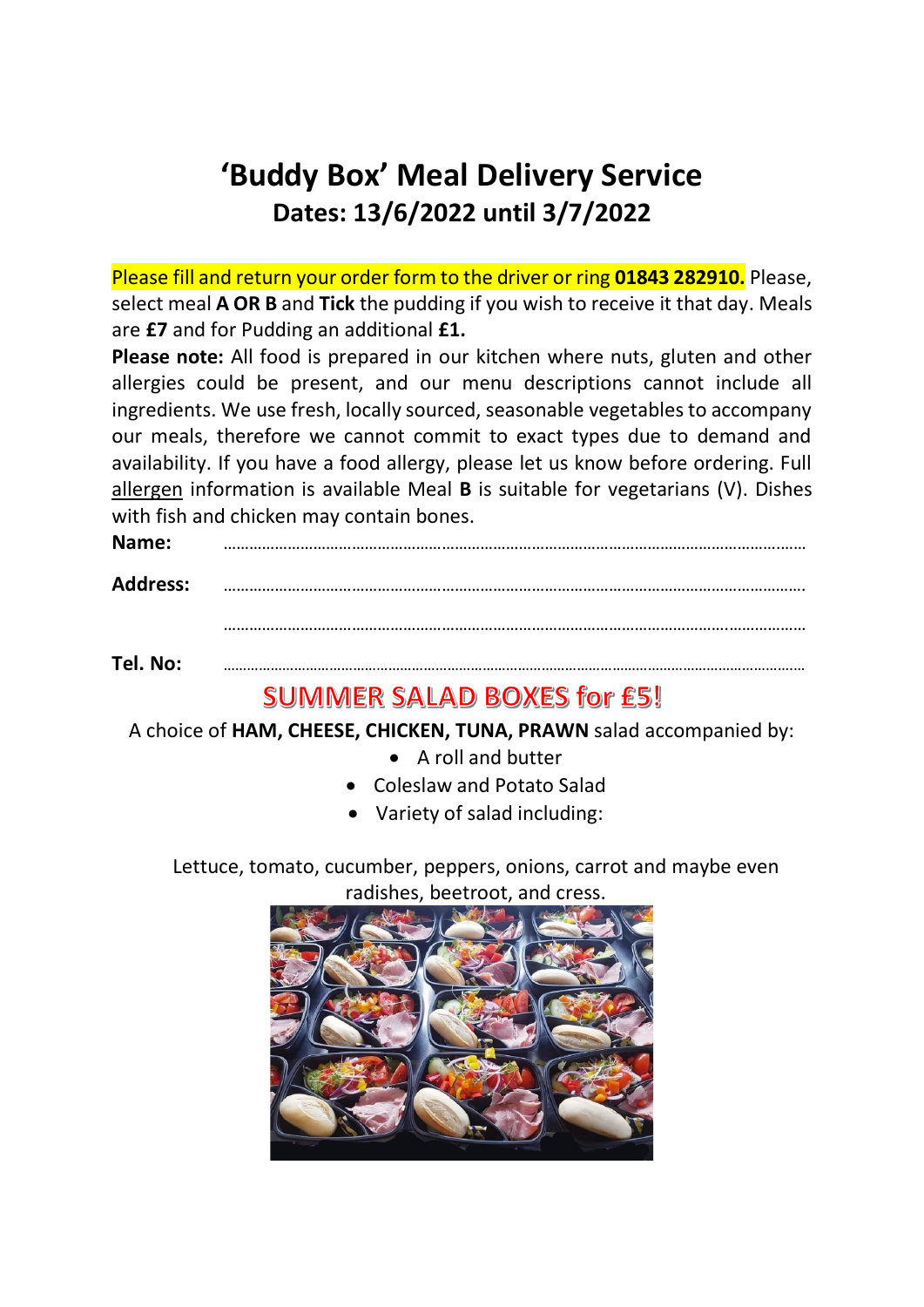#### **Please note salads can now be considered as a meal alternative if you do not fancy a hot**

**meal.**

|                                                                                    | Meal<br>A    | <b>Meal B</b> | Salad        | Pud        | Evening    |
|------------------------------------------------------------------------------------|--------------|---------------|--------------|------------|------------|
| <b>MONDAY 13/6</b>                                                                 | $\Delta$     | $\mathbf{B}$  | Salad        | Pud        | <b>Eve</b> |
|                                                                                    |              |               |              |            |            |
| <b>MEAL A. BREAKFAST BRUNCH</b>                                                    |              |               |              |            |            |
| MEAL B VEGGIE BREAKFAST BRUNCH                                                     |              |               |              |            |            |
| LEMON & VANNILLA CHEESECAKE                                                        |              |               |              |            |            |
| TUESDAY 14/6                                                                       | $\Delta$     | $\mathbf{B}$  | <b>Salad</b> | Pud        | <b>Eve</b> |
| MEAL A FISH CAKE, CHEESE SAUCE, CROQUETTE POTATOE<br>& GREEN BEANS                 |              |               |              |            |            |
| MEAL B MACARONI CHEESE & ROASTED CHEERY TOMS                                       |              |               |              |            |            |
| <b>PUD FRESH FRUIT SALAD &amp; CHANTILLY CREAM</b>                                 |              |               |              |            |            |
| <b>WEDNESDAY 15/6</b>                                                              | $\Delta$     | $\mathbf{B}$  | Salad        | Pud        | <b>Eve</b> |
| MEAL A BEEF ALE & MUSHROOM PUFF PASTRY PIE,<br><b>ROASTED NEWS &amp; MIXED VEG</b> |              |               |              |            |            |
| MEAL B (V) VEGTABLE WELLINGTON ROASTED NEWS &<br><b>MIXED VEG</b>                  |              |               |              |            |            |
| PUD STUFFED BAKED APPLE & CUSTARD                                                  |              |               |              |            |            |
| THURSDAY 16/6                                                                      | $\mathbf{A}$ | B             | <b>Salad</b> | Pud        | Eve        |
| MEAL A SAUSAGE MASH ONION GRAVY CARROTS & PEAS                                     |              |               |              |            |            |
| MEAL B (V) VEGI SAUSAGE MASH ONION GRAVY CARROTS &<br><b>PEAS</b>                  |              |               |              |            |            |
| <b>PUD PAVLOVA</b>                                                                 |              |               |              |            |            |
| <b>FRIDAY 17/6</b>                                                                 | $\mathbf{A}$ | $\mathbf{B}$  | Salad        | Pud        | Eve        |
| MEAL A BATTERED COD CHIPS PEAS LEMON & TARTARE                                     |              |               |              |            |            |
| MEAL B MED VEG FRITARTA, CHIPS PEAS & SALSA                                        |              |               |              |            |            |
| PUD PINEAPPLE UPSIDEDOWN CAKE                                                      |              |               |              |            |            |
| <b>SATURDAY 18/6</b>                                                               | $\Delta$     | $\mathbf{B}$  | Salad        | <b>Pud</b> | <b>Eve</b> |
| MEAL A SOUTHERN FRIED CHICKEN THIGHS SAULTE POTATOES                               |              |               |              |            |            |
| <b>BBO BAKED BEANS</b>                                                             |              |               |              |            |            |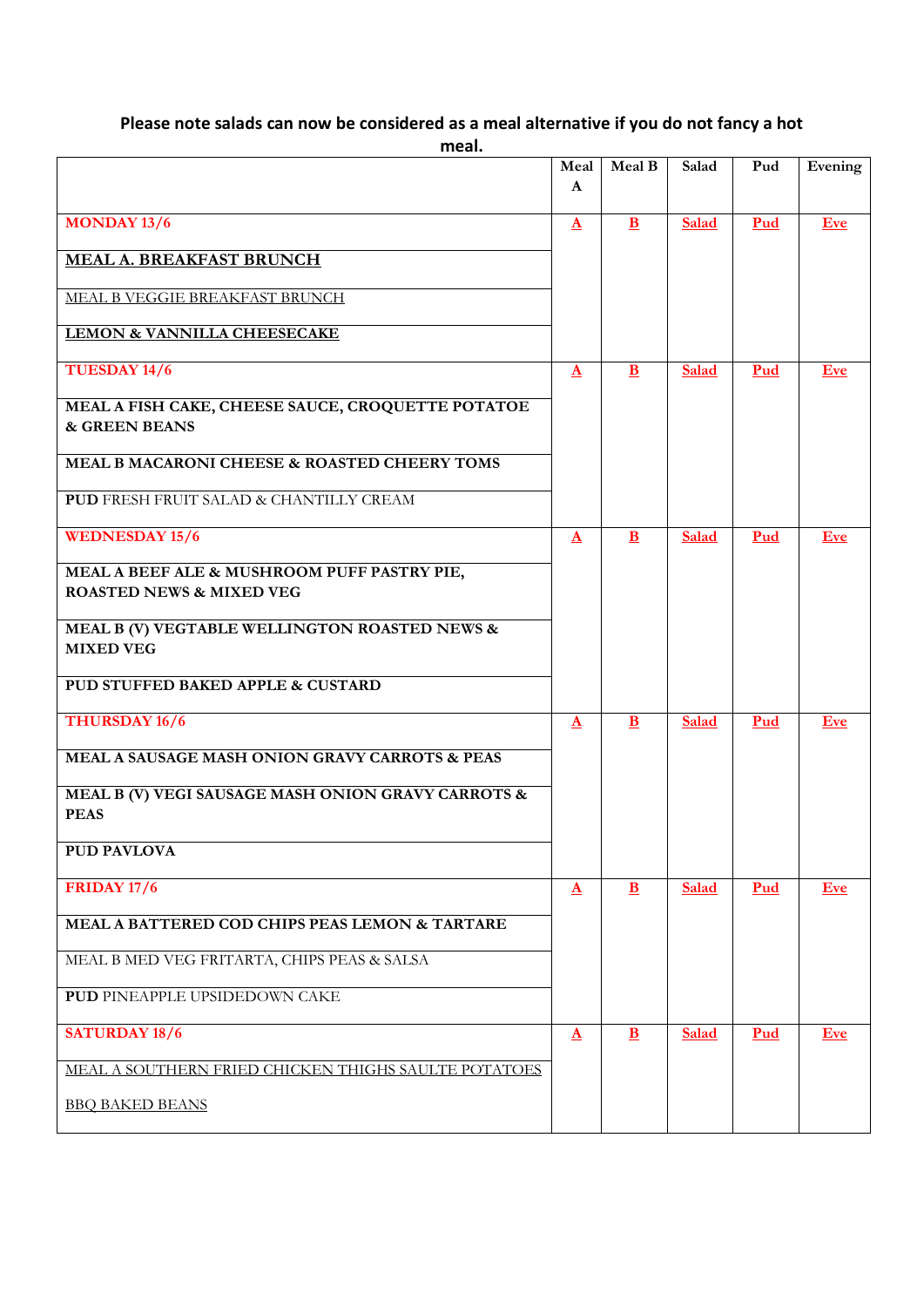| MEAL B (V) CHEESE ONION PIE SAULTE POTATOES BBQ BAKED<br><b>BEANS</b> |              |              |              |            |            |
|-----------------------------------------------------------------------|--------------|--------------|--------------|------------|------------|
|                                                                       |              |              |              |            |            |
| PUD SUMMER FRUITS PUFF PASTRY STACK                                   |              |              |              |            |            |
| <b>SUNDAY 19/6</b>                                                    | $\Delta$     | $\mathbf{B}$ | Salad        | Pud        | <b>Eve</b> |
| MEAL A ROAST TURKEY & ALL THE TRIMMINGS                               |              |              |              |            |            |
| <b>MEAL B (V) MED VEG GRATIN</b>                                      |              |              |              |            |            |
| PUD CRÈME CARAMEL                                                     |              |              |              |            |            |
| <b>MONDAY 20/6</b>                                                    | $\mathbf{A}$ | $\mathbf{B}$ | Salad        | Pud        | <b>Eve</b> |
| <b>MEAL BREAKFAST BRUNCH</b>                                          |              |              |              |            |            |
| MEAL B (V) VEGGIE BREAKFAST BRUNCH                                    |              |              |              |            |            |
| PUD PEAR & ALMOND SPONGE & CUSTARD                                    |              |              |              |            |            |
| <b>TUESDAY 21/6</b>                                                   | $\Delta$     | B            | <b>SALAD</b> | Pud        | <b>Eve</b> |
| MEAL A LIVER & BACON, MASH, ONION GRAVY MIXED VEG                     |              |              |              |            |            |
|                                                                       |              |              |              |            |            |
| MEAL B (V) SWEET POTATO & SPINICH CURRY WITH<br><b>BASMATI RICE</b>   |              |              |              |            |            |
| <b>PUD LEMON MERINGUE &amp; FRUIT COULIE</b>                          |              |              |              |            |            |
| <b>WEDNESDAY 22/6</b>                                                 | $\Delta$     | $\mathbf{B}$ | Salad        | Pud        | <b>Eve</b> |
| MEAL A PORK ESCALOPE RATATOUILLIE & ROASTED NEWS                      |              |              |              |            |            |
| MEAL B (V) MED VEG TART ROASTED NEWS GREEN BEANS                      |              |              |              |            |            |
| PUD CHOCOLATE POTS & WHIPPED CREAM                                    |              |              |              |            |            |
| THURSDAY 23/6                                                         | $\Delta$     | $\mathbf{B}$ | <b>Salad</b> | Pud        | <b>Eve</b> |
| MEAL A BEEF LASAGNA GARLIC BREAD & SALAD                              |              |              |              |            |            |
| MEAL B (V) MED VEG LASAGNA, GARLIC BREAD & SALAD                      |              |              |              |            |            |
| <b>PUD CHERRY PIE &amp; CUSTARD</b>                                   |              |              |              |            |            |
| <b>FRIDAY 24/6</b>                                                    | $\Delta$     | $\mathbf{B}$ | <b>Salad</b> | Pud        | <b>Eve</b> |
| MEAL A SCAMPI CHIPS, PEAS, LEMON & TARTARE SAUCE                      |              |              |              |            |            |
| MEAL B (V) VEG CHEESEBURGER CHIPS PEAS & SALSA                        |              |              |              |            |            |
| PUD APPLE CAKE & CREAM                                                |              |              |              |            |            |
| <b>SATURDAY 25/6</b>                                                  | $\Delta$     | $\mathbf{B}$ | <b>Salad</b> | <b>Pud</b> | <b>Eve</b> |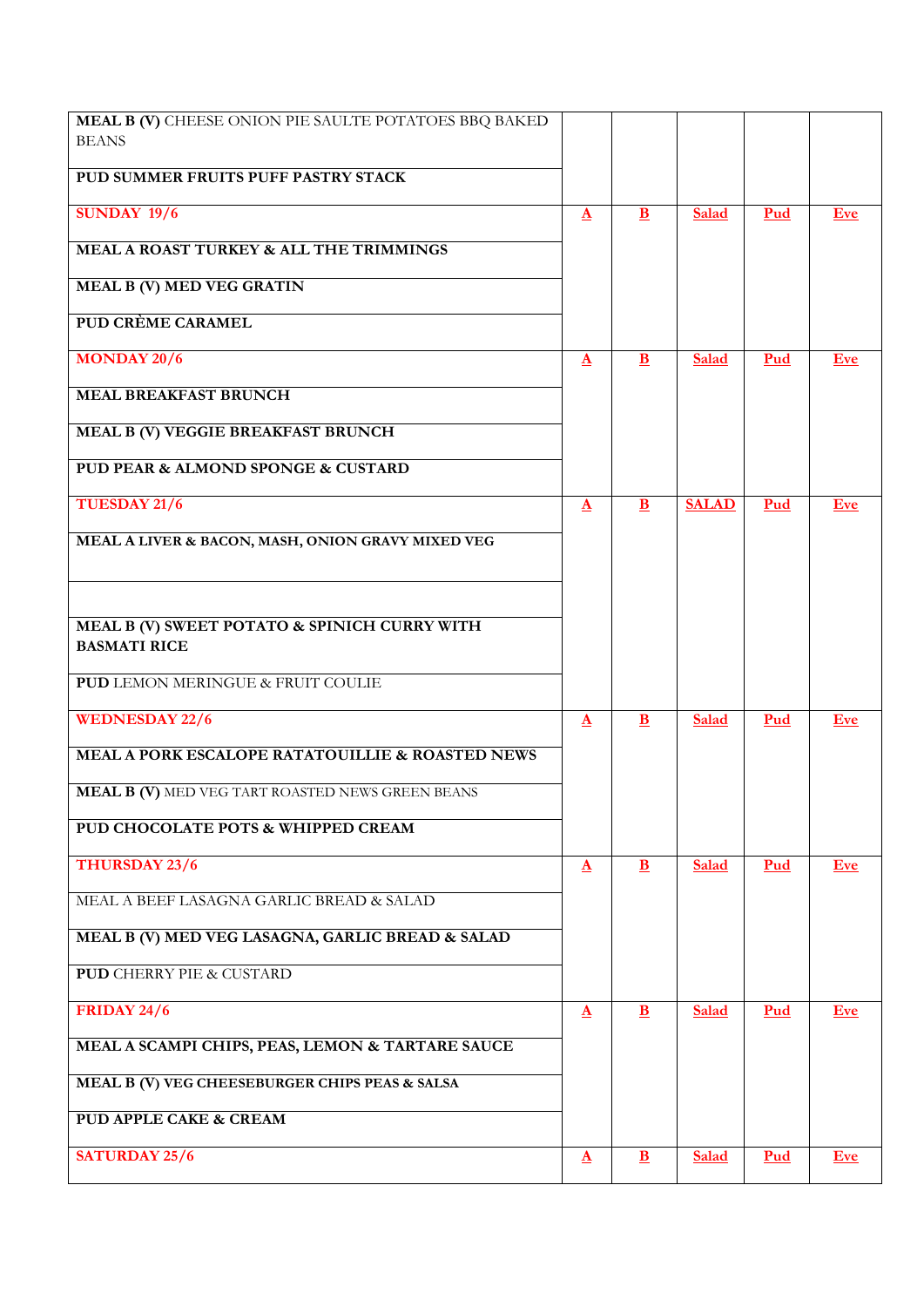| MEAL A PLOUGHMANS (CHEESE, PORK PIE, SCOTCH EGG,                                          |                   |              |              |     |            |
|-------------------------------------------------------------------------------------------|-------------------|--------------|--------------|-----|------------|
| SALAD, BREAD ROLL & PICKLES)                                                              |                   |              |              |     |            |
| MEAL B (V) VEGGIE PLOUGHMANS                                                              |                   |              |              |     |            |
| <b>PUD TRIFLE</b>                                                                         |                   |              |              |     |            |
| <b>SUNDAY 26/6</b>                                                                        | $\Delta$          | $\bf{B}$     | Salad        | Pud | Eve        |
| MEAL A ROAST GAMMON WITH ALL THE TRIMMINGS                                                |                   |              |              |     |            |
| MEAL B (V) LEEK & BROCOLLI BAKE                                                           |                   |              |              |     |            |
| <b>PUD ETON MESS</b>                                                                      |                   |              |              |     |            |
| <b>MONDAY 27/6</b>                                                                        | $\Delta$          | $\mathbf{B}$ | <b>Salad</b> | Pud | Eve        |
| <b>MEAL A BREAKFAST BRUNCH</b>                                                            |                   |              |              |     |            |
|                                                                                           |                   |              |              |     |            |
| <b>MEAL B (V) VEGGIE BREKFAST BRUNCH</b>                                                  |                   |              |              |     |            |
| <b>PUD TOFFEE CHEESECAKE</b>                                                              |                   |              |              |     |            |
| <b>TUESDAY 28/6</b>                                                                       | $\Delta$          | $\mathbf{B}$ | <b>Salad</b> | Pud | Eve        |
| MEAL A LOADED JACKET, BOLOGNAISE CHEESE & SALAD                                           |                   |              |              |     |            |
| MEAL B (V) LOADED JACKET; VEGI BOLOGNAISE CHEESE &<br><b>SALAD</b>                        |                   |              |              |     |            |
| PUD CHOCOLATE BROWINE & CREAM                                                             |                   |              |              |     |            |
| <b>WEDNESDAY 29/6</b>                                                                     | $\mathbf{A}$      | $\mathbf{B}$ | Salad        | Pud | <b>Eve</b> |
| MEAL A BACON CHEESE ONION & TOMATO QUICHE, HERB<br>POTATOES COLESLAW                      |                   |              |              |     |            |
| MEAL B (V) CHEESE ONION & TOMATO QUICHE, HERB<br>POTATOES COLESLAW                        |                   |              |              |     |            |
| <b>PUD CUSTARD TART</b>                                                                   |                   |              |              |     |            |
| THURSDAY 30/6                                                                             | $\mathbf{\Delta}$ | B            | <b>Salad</b> | Pud | Eve        |
| MEAL A CHICKEN KORMA, BASMATI RICE & FLAT BREAD                                           |                   |              |              |     |            |
| MEAL B (V) BUTTERNUT SQUASH & SWEET POTATO CURRY,<br><b>BASMATI RICE &amp; FLAT BREAD</b> |                   |              |              |     |            |
| PUD LEMON POSSET & FRUIT COULLIE                                                          |                   |              |              |     |            |
| FRIDAY 1/7                                                                                | $\Delta$          | $\mathbf{B}$ | <b>Salad</b> | Pud | <b>Eve</b> |
| MEAL A JUMBO FISH FINGERS, CHIPS, PEAS, LEMON, TARTARE<br><b>SAUCE</b>                    |                   |              |              |     |            |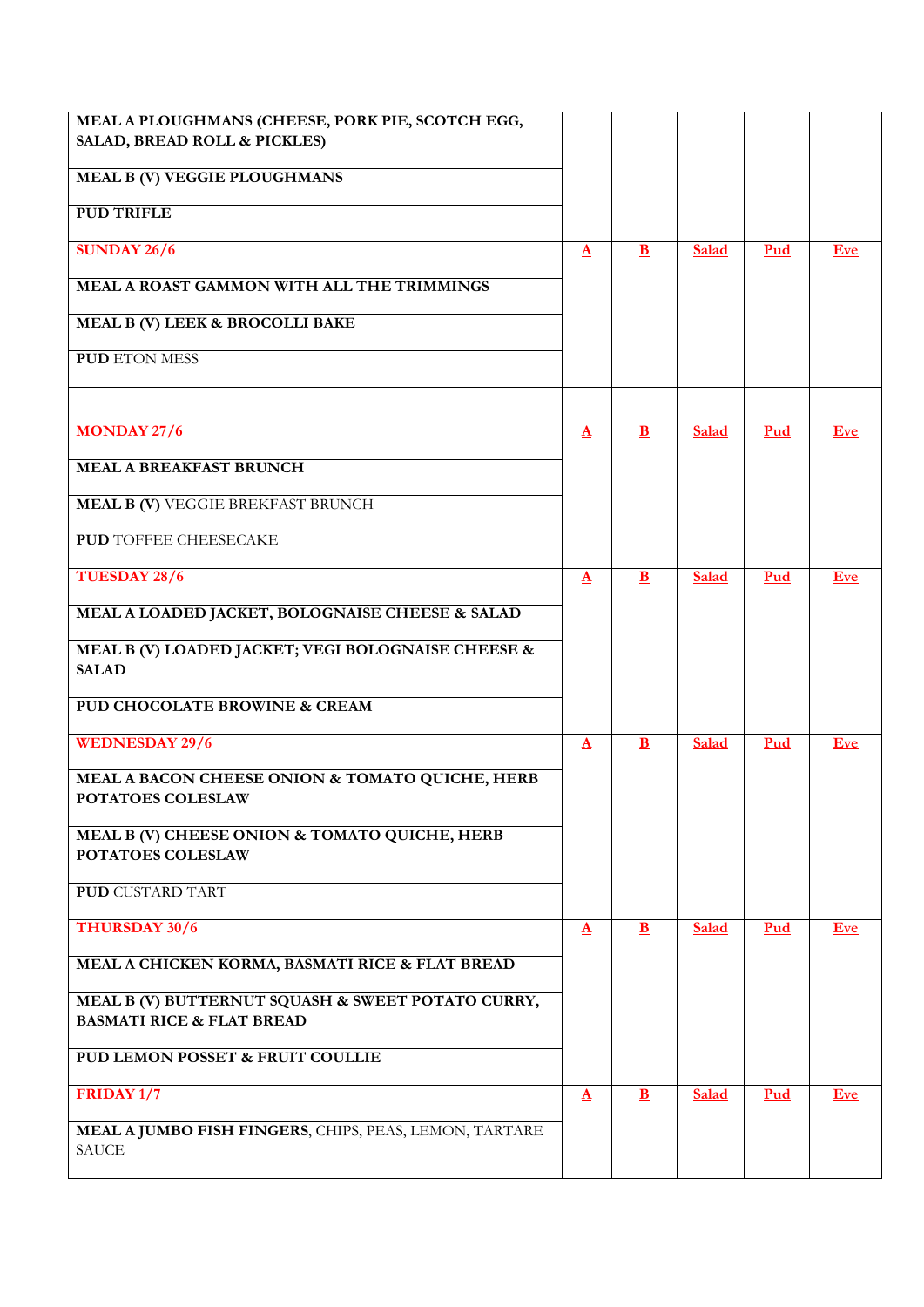| MEAL B (V) MEDITERRANEAN VEG WRAPS CHIPS PEAS &<br><b>SALSA</b><br><b>PUD</b> SYRUP SPONGE & CUSTARD                                                                         |              |   |              |     |            |
|------------------------------------------------------------------------------------------------------------------------------------------------------------------------------|--------------|---|--------------|-----|------------|
| <b>SATURDAY 2/7</b><br><b>MEAL A GAMMON MASH &amp; PICKLES</b><br>MEAL B (V) CHEESE ONION & POTATO PIE SAUTE POTATOES<br><b>GREEN BEANS</b><br>PUD APPLE PIE & WHIPPED CREAM | $\mathbf{A}$ | B | <b>Salad</b> | Pud | <b>Eve</b> |
| <b>SUNDAY 3/7</b><br><b>MEAL A ROST BEEF &amp; ALL THE TRIMMINGS</b><br><b>MEAL B (V) NUT ROAST &amp; ALL THE TRIMMINGS</b><br><b>PUD, PROFITEROLES</b>                      | $\mathbf{A}$ | B | <b>Salad</b> | Pud | Eve        |

### **Afternoon Tea For Only £5**

### **Did you know we also do afternoon tea? We deliver at the same time as your hot meal delivery, so you can eat this later!**

#### **For just £5 a day we include:**

**Monday:** Corned Beef with Apple Juice and crisps.

**Tuesday:** Ham and Cucumber with Orange Juice and crisps.

**Wednesday:** Tuna Mayo with Milkshake and crisps.

**Thursday:** Egg Mayo with Apple Juice and crisps.

**Friday:** Prawn& Marie Rose Orange Juice and crisps

**Saturday:** Cheese and Tomato with Milkshake and crisps.

**Sunday:** Chicken Mayo with Apple Juice and crisps.

**All Afternoon teas include fresh fruit and cake/biscuits of the day.**